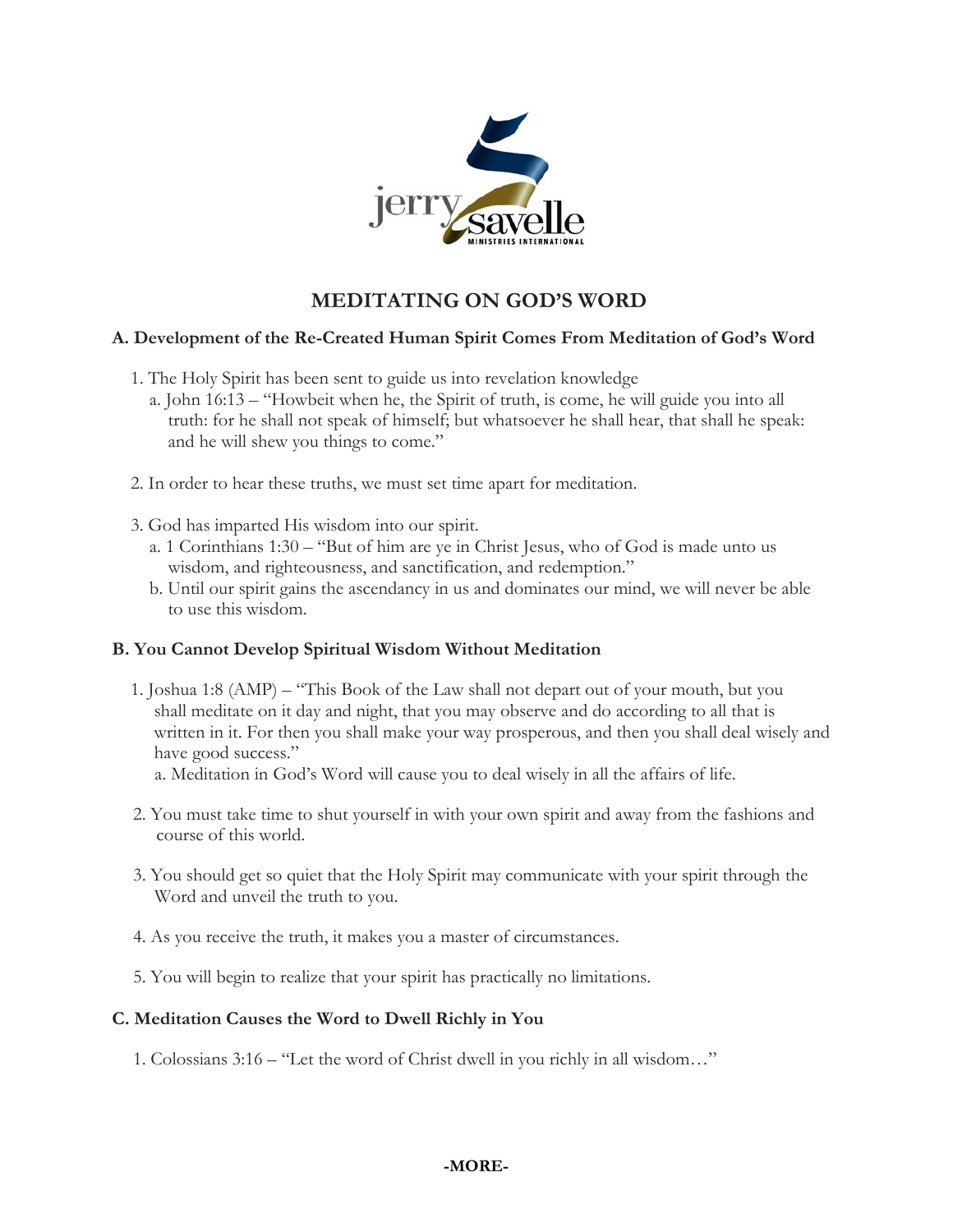- 2. The Word will begin to abide in you.
	- a. John 15:7 "If ye abide in me, and my words abide in you, ye shall ask what ye will, and it shall be done unto you."
- 3. The Word abiding in you will cause your prayer life to become accurate.
- 4. There must be times when we sit quietly with the Lord and His Word and meditate upon it until it absorbs us, and we absorb it. Then the Word will be built into our mental processes as well as our spirit and will absolutely govern our thinking.

## **D. Meditation Is More Than Just Reading**

- 1. Meditation is fixing your mind on the Word so that you do all that is written therein.
- 2. Meditation: to imagine
- 3. Meditation: to mutter or say over and over to one's self
- 4. WORRY IS MEDITATING ON WHAT THE DEVIL SAYS.
- 5. Keep the Word before you. Dwell upon it in your thought life day and night.

## **E. Seven Objectives of Meditating God's Word**

- 1. Apply the Word to you personally.
- 2. Allow the Holy Spirit to make God's Word a reality in your life.
- 3. Carefully ponder on how this Word applies to your life.
- 4. Dwell on how this Word from the Lord changes your situation.
- 5. Place yourself in agreement with what God's Word says about you.
- 6. See yourself as God sees you.
- 7. Realize the integrity of God's Word.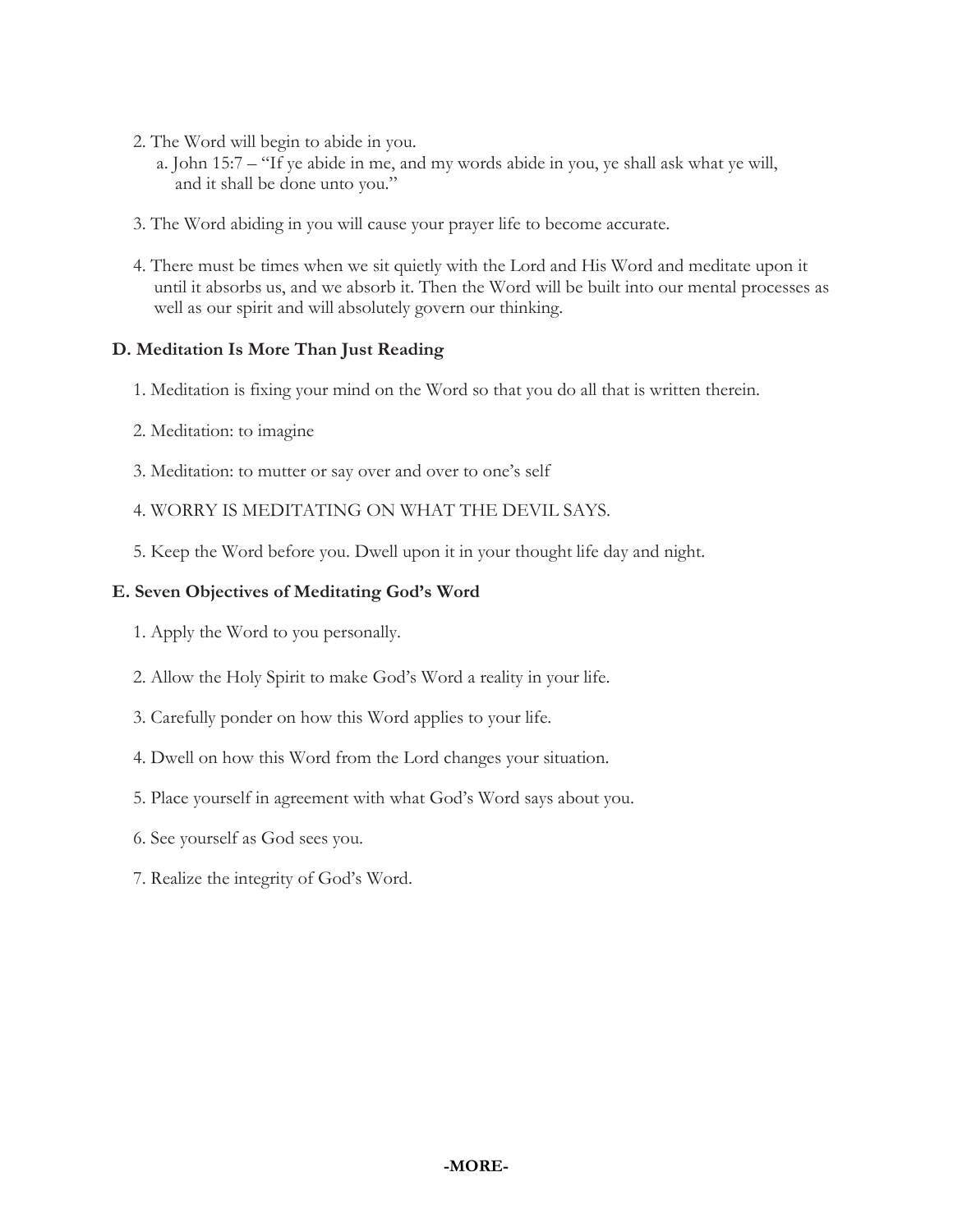

## MEDITATING ON GOD'S WORD - REVIEW QUESTIONS

- 1. In order to hear the Holy Spirit who has been sent to \_\_\_\_\_\_\_\_\_\_ us into all truth or revelation knowledge we must set \_\_\_\_\_\_\_\_\_\_ apart for meditation of God's Word which is what develops our spirits.
- 2. Meditation in God's Word will cause you to deal \_\_\_\_\_\_\_\_\_\_ in all the affairs of  $\qquad \qquad$
- 3. Take time to get so \_\_\_\_\_\_\_\_\_\_\_\_ so that the Holy Spirit may \_\_\_\_\_\_\_\_\_\_\_\_\_ with your spirit through the Word to receive the truth.
- 4. We are to let the Word of Christ \_\_\_\_\_\_\_\_\_\_\_ in us richly according to Colossians 3:16 and \_\_\_\_\_\_\_\_\_\_ is God's method that causes the Word to dwell richly in us.
- 5. With the Word abiding in us our prayer life will become \_\_\_\_\_\_\_\_\_\_, so we must have time to sit quietly with the Lord and His Word and meditate which will cause the Word to be built into our \_\_\_\_\_\_\_\_\_\_\_\_ processes and our spirit and it will begin to govern our thinking.
- 6. When you meditate you are doing more than just \_\_\_\_\_\_\_\_\_\_ you are to \_\_\_\_\_\_\_\_\_\_, to mutter or \_\_\_\_\_\_\_\_\_\_ over and over to one's self, \_\_\_\_\_\_\_\_\_\_ your mind on the Word so that you \_\_\_\_\_\_\_\_\_\_ all that is written.
- 7. Meditating on what the devil says is called \_\_\_\_\_\_\_\_\_\_.
- 8. There are seven objectives or goals on meditating God's Word; a. learn how to apply the Word to you \_\_\_\_\_\_\_\_\_, b. let the Holy Spirit make God's Word a \_\_\_\_\_\_\_\_\_\_ in your life, c. carefully \_\_\_\_\_\_\_\_\_\_\_ on how this Word applies to your life,